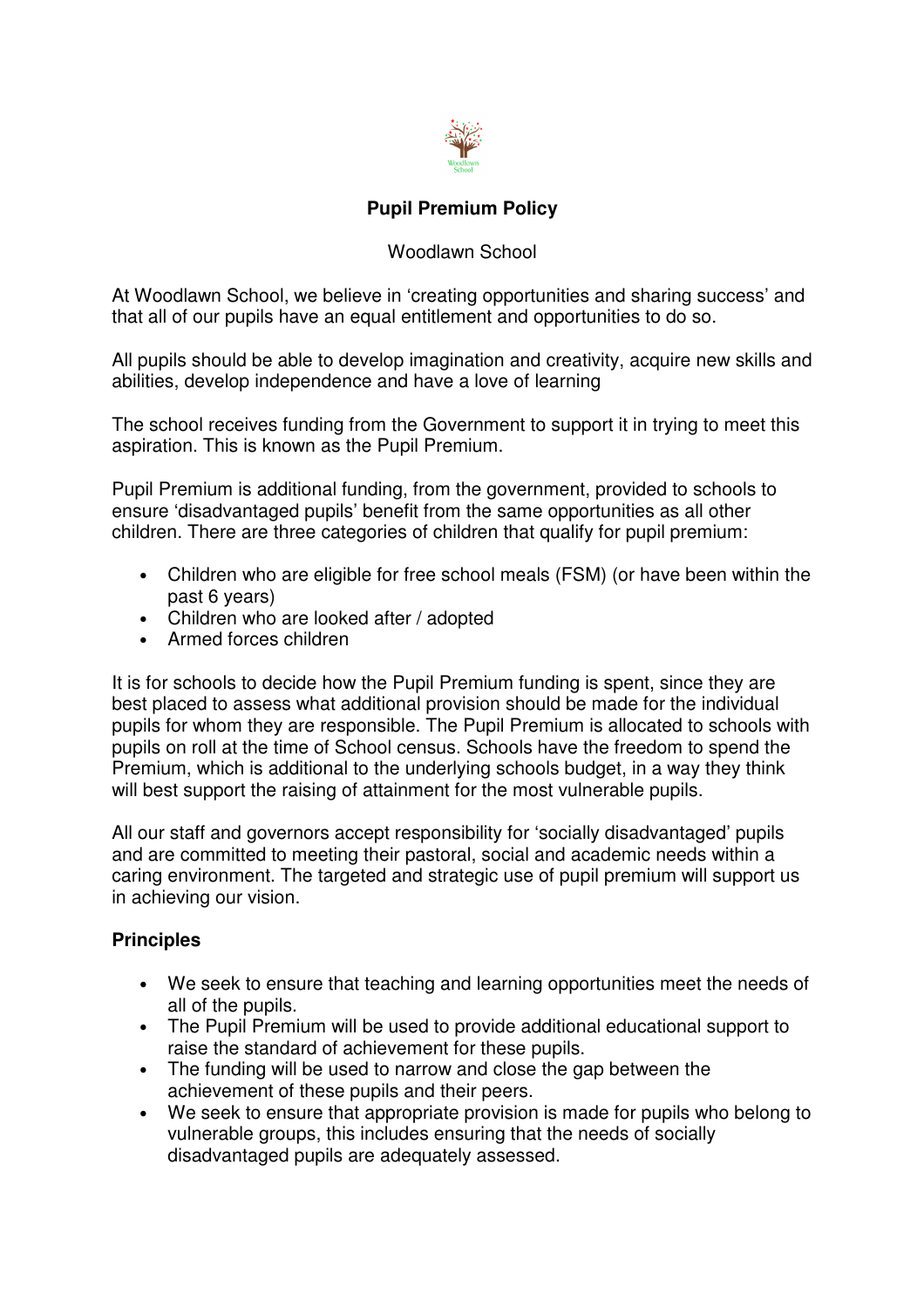- The school will ensure that the additional funding reaches the pupils who need it most and that it makes a significant impact on their education and lives.
- The school will work closely with parents of pupil premium students to ensure that we collectively ensure the success of these students.
- In making provision for socially disadvantaged pupils, we recognise that not all pupils who receive free school meals will be socially disadvantaged;
- We also recognise that not all pupils who are socially disadvantaged are registered or qualify for free school meals. We reserve the right to allocate the Pupil Premium funding to support any pupil or groups of pupils the school has legitimately identified as being in need of intervention and support;
- Pupil Premium funding will be allocated following a needs analysis which will identify priority classes, groups or individuals.

## **Strategies**

- Deputy Headteacher with specific pupil premium role to champion the needs of Pupil Premium students. Their role includes action planning, developing and implementing effective strategies to develop, support and implement this policy, monitoring the effectiveness of those strategies and keeping all stakeholders informed of progress.
- Pupil Premium will be clearly identifiable within the budget.
- The Head teacher and Deputy Headteacher in consultation with the governors, staff and parents, will decide how the Pupil Premium is spent for the benefit of entitled pupils.
- The school will assess what additional provision should be made for the individual pupils.
- We will publish online information annually about how we have used the Pupil Premium.
- We will ensure that parents, governors and all stakeholders are made fully aware of the attainment of pupils covered by the pupil premium.
- We will seek to further develop strategies and interventions which can improve the progress and attainment of these pupils.
- We will track the impact of the strategies put into place through the funding to ensure that we can show the value that has been added to the education of the entitled children.
- We will monitor, evaluate and review the success of the impact of the Pupil Premium funding.

### **Provision**

The range of provision for this group currently include:

- Providing 1-1 and small group work with an experienced teacher/TA focused on overcoming gaps in learning particularly in literacy, Read Write Inc, communication and numeracy.
- Access to daily nurture sessions to develop social and emotional well being.